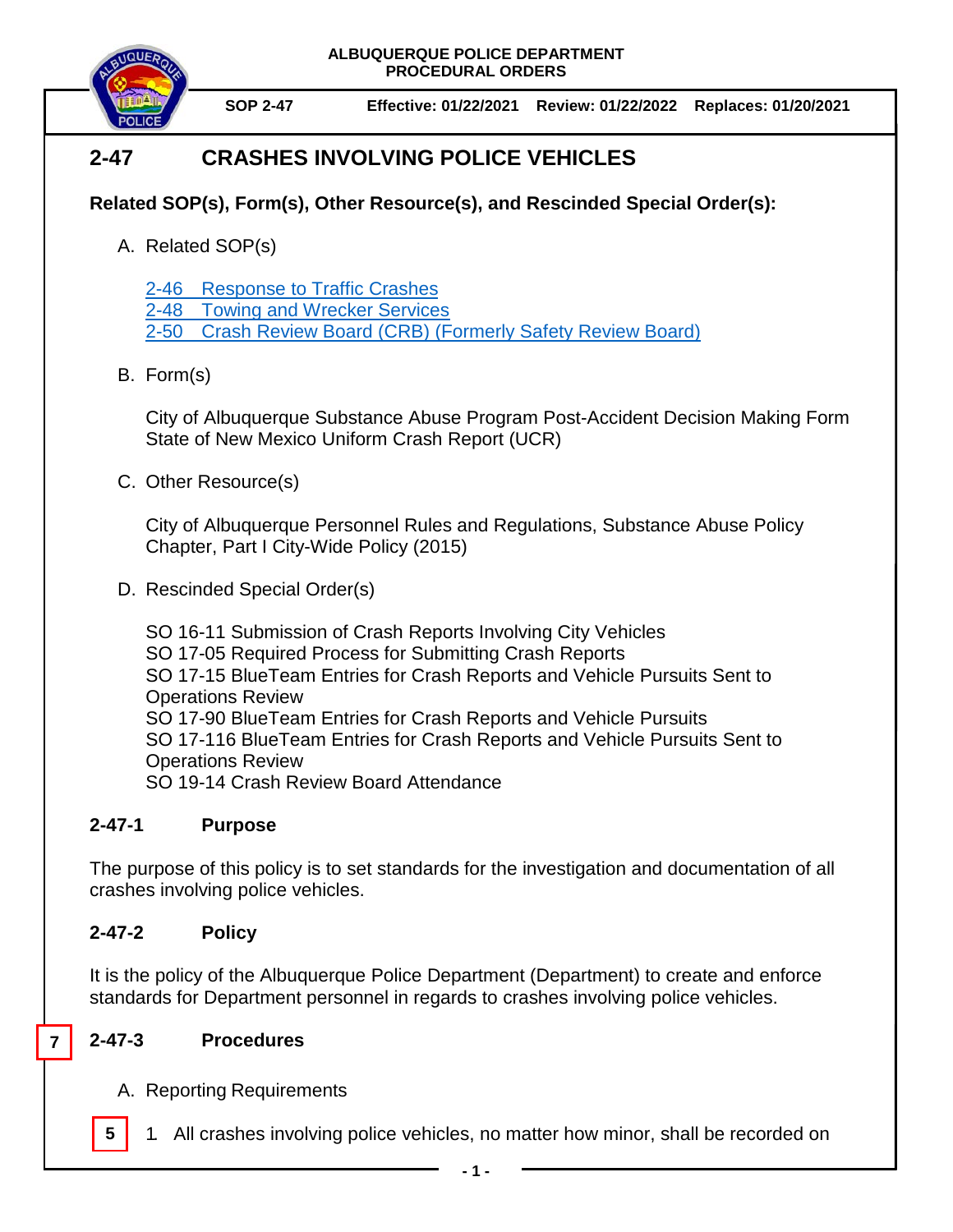

**SOP 2-47 Effective: 01/22/2021 Review: 01/22/2022 Replaces: 01/20/2021**

the Uniform Crash Report (UCR) and photographed by a supervisor, a Crime Scene Specialist (CSS), or a Police Service Aide (PSA). Those photographs shall include close-ups, mid-ranges, and the overall scene. Photographs shall be tagged into evidence.

- 2. The investigating supervisor of the involved Department personnel shall create the BlueTeam entry for vehicle crashes, which shall include the UCR and the City of Albuquerque Substance Abuse Program Post-Accident Decision Making Form and shall be forwarded to the lieutenant or division manager within five (5) calendar days.
	- a. The lieutenant shall review and forward to Operations Review within five (5) calendar days from receiving the BlueTeam entry.
	- b. Operations Review shall ensure the report is forwarded to the City of Albuquerque Risk Management Division and the Safety Officer, consistent with SOP Crash Review Board (CRB).
- 3. When Department personnel damage no more than one tire and/or rim, either intentionally or accidentally, and one spare tire can remedy the incident, this shall not be considered a crash and the following steps shall be taken:
	- a. The incident shall be documented in a Uniform Incident Report, not a UCR. The Uniform Incident Report must list the vehicle/unit number in the narrative and be forwarded to the Fleet Supervisor of Operations Review within five (5) calendar days.
	- b. If a tire/rim is damaged due to it striking an object, such as a curb, then a supervisor shall respond to the scene to do a preliminary investigation and complete a Uniform Incident Report, not a UCR.
		- i. Department personnel shall not obtain an additional tire/rim from other Department personnel if more than one tire/rim is damaged due to it striking an object, such as a curb.
	- c. If a tire goes flat due to a nail, screw, or similar object, or due to road debris, no supervisor response is necessary and neither a Uniform Incident Report or UCR is necessary.
	- d. The damaged tire/rim must be taken to the City of Albuquerque Fleet Management (Pino Yards), as soon as possible but no more than five (5) calendar days, in order to get a replacement tire/rim.
	- e. If any other additional damage is found by the City's mechanic, and it can be determined that the damage occurred from the same incident, then a UCR must be generated and submitted through BlueTeam. This shall then be reviewed by the Crash Review Board (CRB).
- B. Traffic Section Crash Investigators shall:
	- 1. While on duty, respond to all police vehicle crashes and crashes that are the result of a high-speed pursuit to which they are dispatched.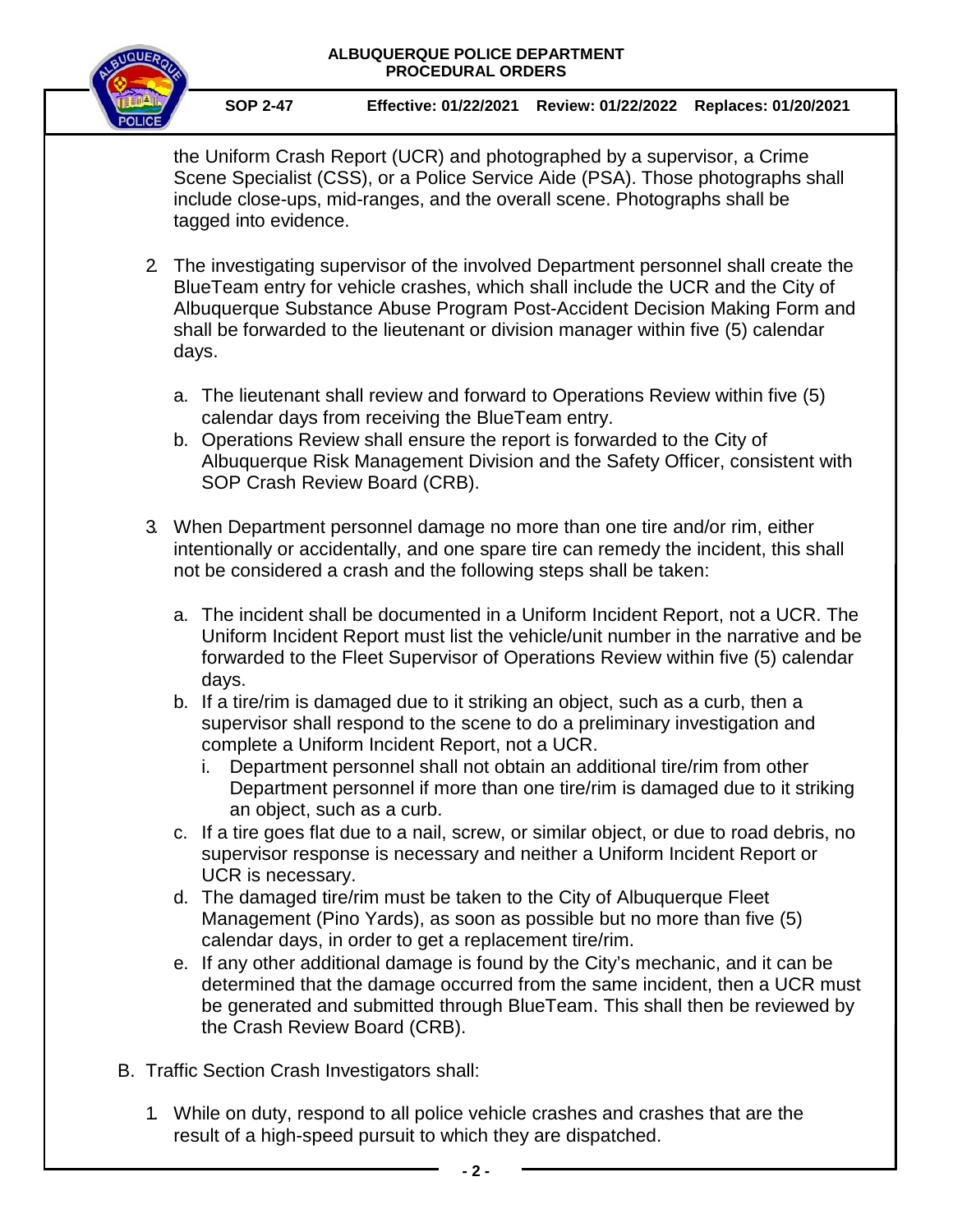

**SOP 2-47 Effective: 01/22/2021 Review: 01/22/2022 Replaces: 01/20/2021**

- 2. While on call, respond to a crash when directed by the Traffic Section on-call supervisor.
- 3. While on duty, respond to all crashes with injury that involve City-owned vehicles, if available, consistent with SOP Response to Traffic Crashes.
- C. Personnel involved in a crash shall:
	- 1. Request rescue for any injuries;
	- 2. Secure the scene from further damage, and preserve evidence;
	- 3. Call an on-duty supervisor to the scene of the crash;
	- 4. Request for an officer to be dispatched to investigate the crash and to complete a UCR to include the vehicle number or unit number on the crash report diagram or narrative. The involved employee/officer shall not complete the UCR;
	- 5. The supervisor or investigating officer on-scene is encouraged to use discretion and allow the vehicles involved to be moved, if they are impeding the safe flow of traffic. This should only be done in the case of non-injury crashes and at those scenes when the investigation shall not be greatly affected by the vehicles being displaced; and
	- 6. Gather sufficient information concerning the cause of the crash in order to testify at the Fleet Crash Review Board Hearing, if necessary.
- D. The on-scene supervisor shall:
	- 1. Respond to the scene of the crash;
		- a. If outside the City limits, the involved employee/officer shall notify their onduty supervisor as soon as possible. A supervisor is not expected to respond to the out of town crash scene if the local law enforcement agency is handling the investigation.
			- i. The involved employee/officer shall notify local law enforcement or New Mexico State Police to be dispatched to investigate and complete a UCR. The employee shall request the UCR case number and the officer's name and contact information.
			- ii. If the involved employee/officer has a City-owned cell phone, they shall take photographs of the scene, damage to involved vehicles, and any other potential evidentiary items. The photographs shall be provided to the supervisor who creates the BlueTeam entry.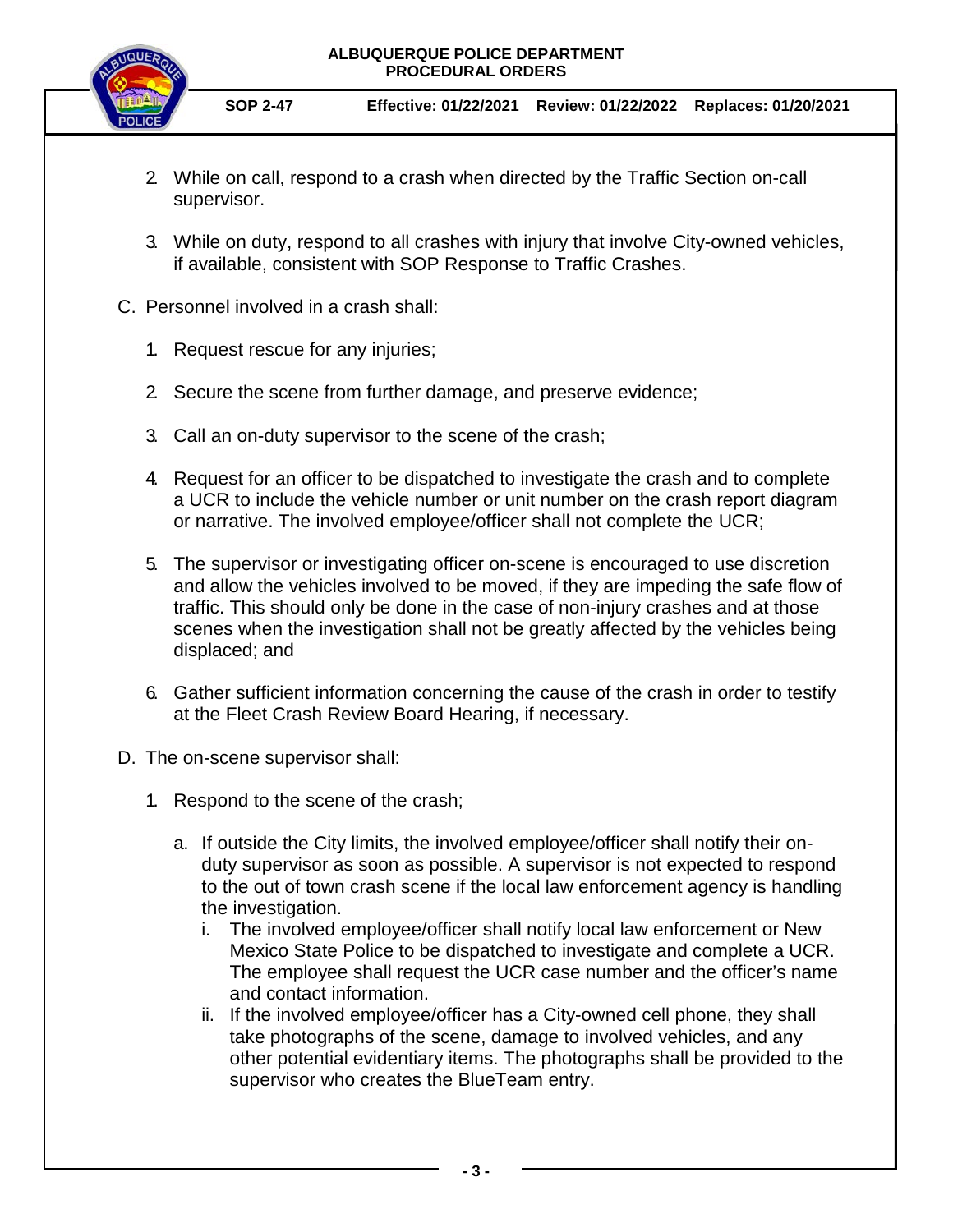

**5**

**SOP 2-47 Effective: 01/22/2021 Review: 01/22/2022 Replaces: 01/20/2021**

- 2. Determine if the crash involves serious personal injury, death, or substantial damage to any person, or the City-owned vehicle, before the scene of the crash is cleared;
	- a. The on-scene supervisor shall notify the following units/personnel and request they respond to the scene of the crash:
		- i. Internal Affairs Professional Standards (IAPS) Division;
		- ii. CSS Unit; and
		- iii. Traffic Section.
- 3. Examine damage to vehicles and physical evidence present to ensure consistency with reported circumstances;
- 4. Determine if the vehicle is safe enough to remain in service or should be transported to the City's Fleet Management (Pino Yards);
- 5. Determine, based on damage to the police vehicle and extent of injuries, whether the on-call Traffic Section should investigate the crash; and
- 6. Shall complete City of Albuquerque Substance Abuse Program APD Post-Accident Decision Making Form.
	- a. Post-accident drug/alcohol testing shall be conducted in accordance with the City's Substance Abuse Policy, consistent with Section 1100 of the City of Albuquerque Personnel Rules and Regulations, in addition to standard DWI testing, if applicable. The employee/officer shall submit to a post-accident drug/alcohol test when they are involved in a traffic accident and one or more of the following exists:
		- i. A fatality occurs;
		- ii. There are injuries that causes any person to receive emergency medical treatment away from the scene of the accident;
		- iii. One or more vehicles incur disabling damage as a result of the accident and are transported from the scene by a tow truck or other vehicle; or
		- iv. The on-scene supervisor has reasonable suspicion to believe the employee/officer was under the influence of drugs and/or alcohol at the time of the accident.
	- b. Post-accident testing requirements:
		- i. The on-scene supervisor shall ensure the employee/officer is tested for drugs/alcohol preferably within two (2) hours of the accident. If this cannot be accomplished, the on-scene supervisor shall document this fact, and the employee/officer should be tested within eight (8) hours of the accident.
			- 1. Drug testing may be accomplished up to thirty-two (32) hours of the accident, after which time, a post-accident drug/alcohol test is no longer feasible.
			- 2. Consistent with the City's Personnel Rules and Regulations, Part I, Section 1100, alcohol testing shall be performed as soon as